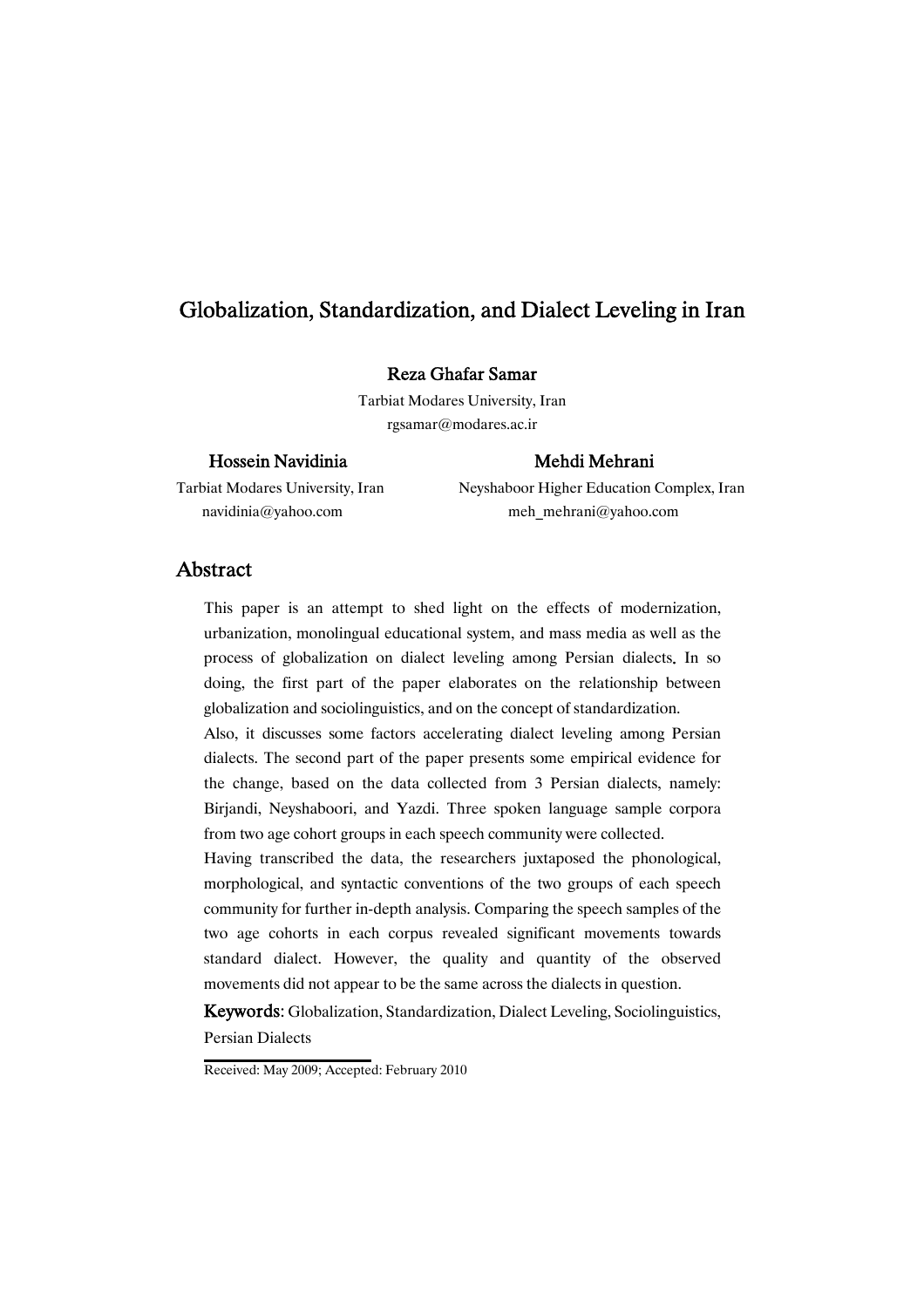## Introduction

When we open our mouth for speaking we must choose a particular language, dialect, style, register, or variety (Wardhaugh, 1989), and by speaking a particular dialect or language, "we reveal who we are, where we grow up, our gender, our station in life, our age, and the group we want to belong to" (Coulmas, 2005, p. 173). In other words, according to Coulmas (2005, p.171) "language displays its speaker's identity". However, linguistics identity, "is not an inseparable fate imposed upon us but, to some extent at least, a social construct, a matter of choice" (ibid., 173). In fact, "identity is a multilayered and dynamic process rather than an inborn trait that cannot be helped" (ibid., 178), and there are many factors that make the speakers change their linguistic identity.

In fact, in the process of globalization that causes the "intensification on the level of interaction, interconnectedness or interdependence" (McGraw, 1992 cited in Meyerhoff and Niedzielski, 2003, p. 539), the transformation of language and identity is happening in many different ways. According to Heller (2003, p. 743), these transformations "include emerging tension between statebased and national and supra-national identities and language practice and between hybirdity and uniformity". In fact, "Globalization is detraditionalising".

It tends to strip away the value of traditional ritual and symbols, and that of course includes way of speaking" (Coupland, 2003, p. 470).

The obvious fact is that all languages change, however, the causes and incentives for this change may be different. Torgersen and Kerswill (2004) refer to "internal (system-driven)" and "external (contact driven)", as well as "extra linguistic," viz. "socio-political and economic motivations" in linguistic change (p. 23). Moreover, according to Milory (2001) quoted in Torgersen and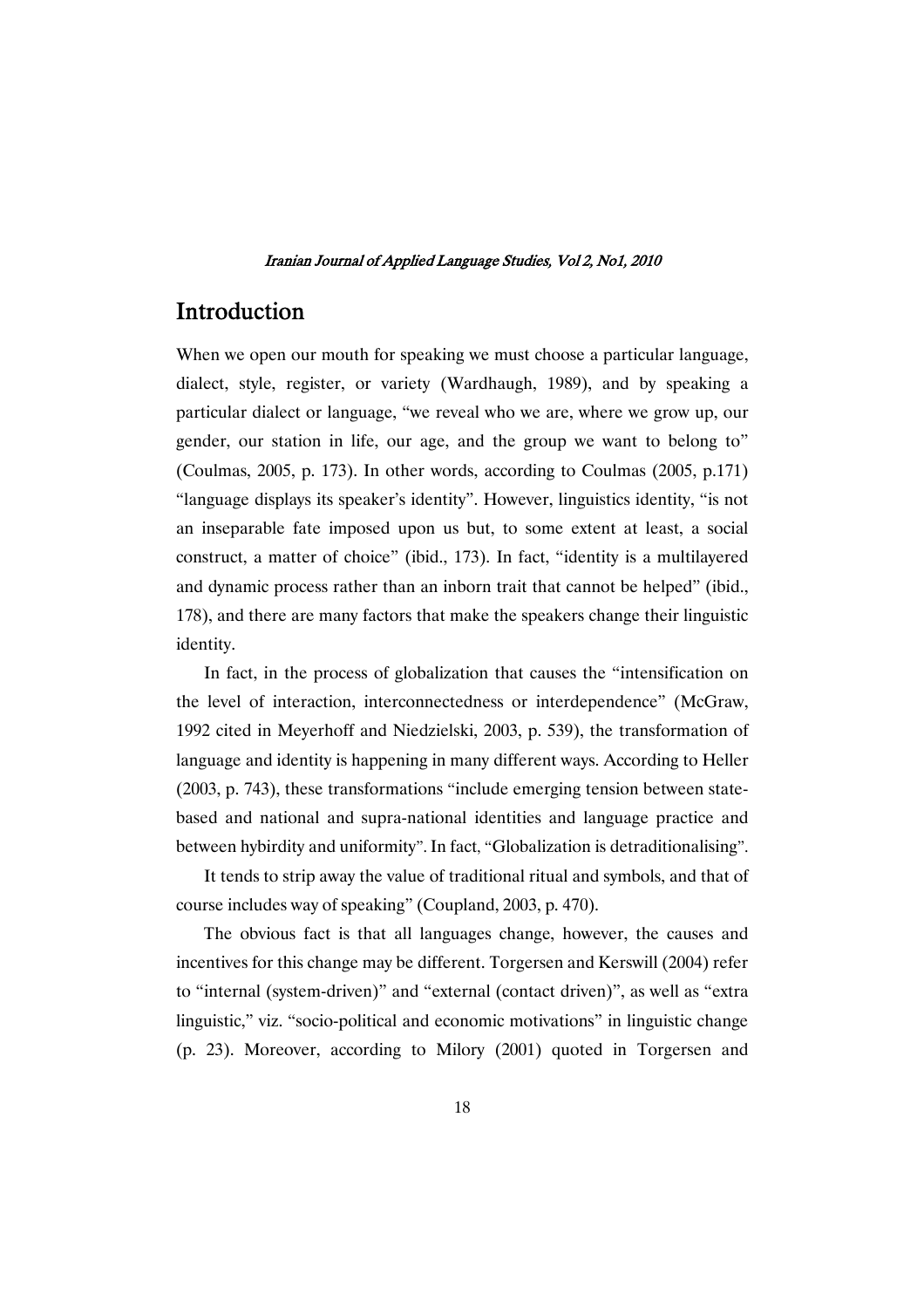Kerswill (2004) "language attitudes and language ideologies must also be taken into account in a sociolinguistic account of variation, as well as cognitive constraints on acquiring a second dialect" (p. 25). Watt (2000) cited in Torgerson and Kerswill (2004) "favors an extra-linguistic (i.e. not necessarily contact-based) account and argues that, in dialect leveling, social and attitudinal factors take priority over systemic factors" (p. 25). Furthermore, Eckert and Wanger (2005, p. 582) believe that "we need to understand the role of power generally in linguistic practice, and specifically in variation and the spread of change". In fact, according to Wardhaugh (1989) standardization is sometimes deliberately undertaken by the governments for political reasons.

Such attempts have been done about Finnish and Turkish languages and there are "similar attempts at rapid standardization in countries such as India, Israel, Papua New Guinea, Indonesia, and Tansania" (p. 32). In spite of the preceding causes of language change, some of these changes, especially those that originate from the age factor are usual. Coulmas (2005) mentions two reasons for these intergenerational changes: "(1) in the course of time communication needs change, forcing each new generation to adjust the language to suit the changing world of their experience. (2) At a set time the communication abilities and needs of contemporaneous generations differ" (p. 52).

In the light of the above discussion, it is reasonable to claim that as the process of modernization, and urbanization, as one of its feature, in a country increases, the move towards mixing different dialects in the process of dialect contact, and dialect leveling will also be increased.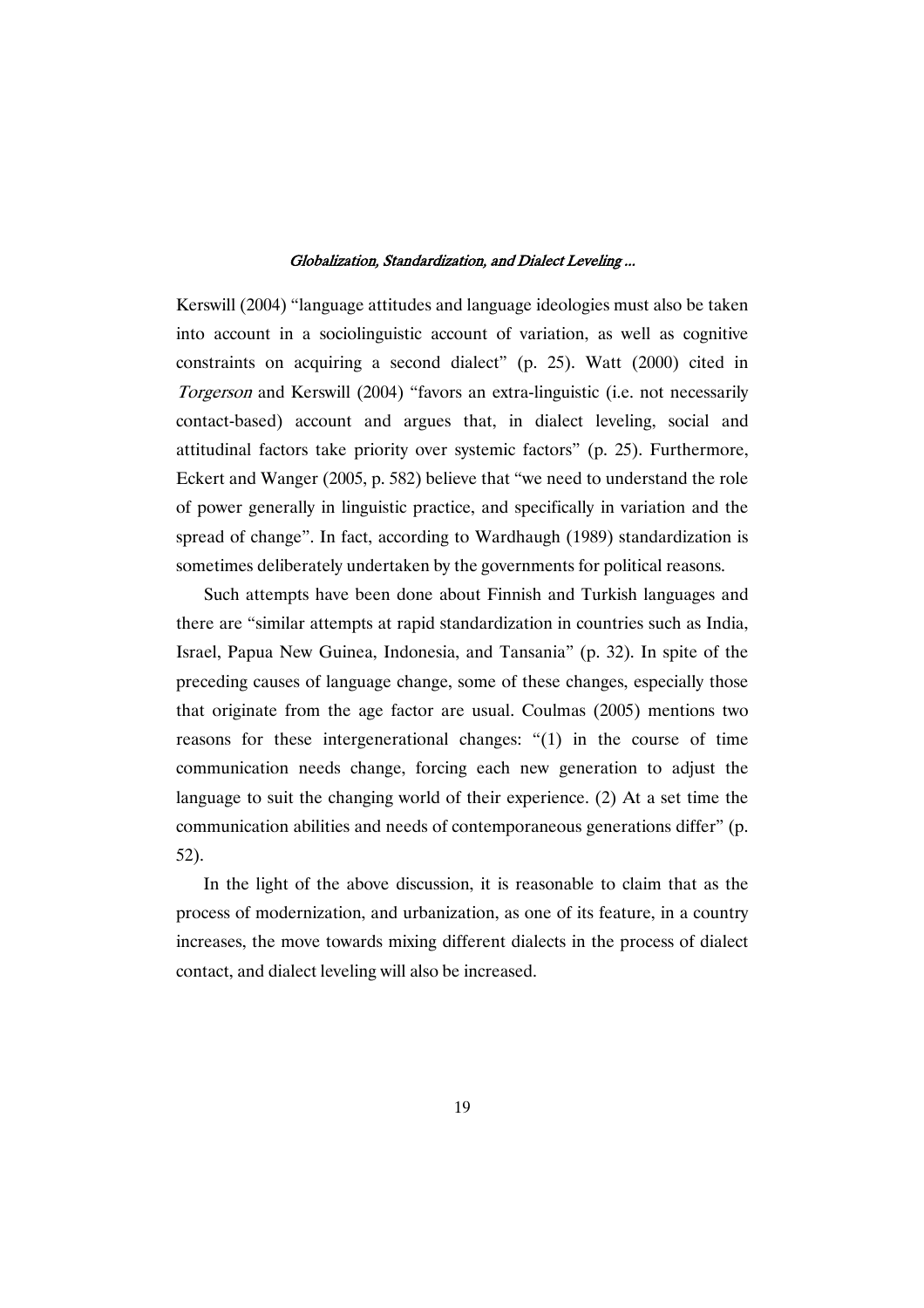# Sociolinguistics and Globalization

There are different definitions for globalization. According to Levitt (1983) quoted in Meyerhoff and Niedzielski (2003, p. 538), "a phenomena was global if it was invariant wherever it is found". This is an outcome–orientation definition of globalization. However, McGraw (1992) characterizes globalization principally as a process. He believes that "globalization… describes the process by which events, decisions, and activities in one part of the world came to have significant consequences for individuals and communities in quite distant parts of the globe" (cited in Meyerhoff and Niedzielski, 2003, p. 539). According to Blommaert (2003, p. 612), "globalization implies that developments at the top or the core of the world system have a wide variety of effects at the bottom or the periphery of that system".

This "process-oriented notion of globalization resonates better with the explain sociolinguistics currently places on the emergence of the meaning of variables through conversational negotiation than with Levitt's outcomeoriented one" (Meyerhoff and Niedzielski, 2004, p. 59).

"The foundational insight in globalization theory was that private sector companies were outgrowing their national territories and, as new multinational or transnational or global forces, reshaping community life" (Coupland, 2003, p. 4). For instance, Machin and Leeuwen quoted in Coupland (2003) refer to 44 globally distributed versions of cosmopolitan magazine. In their words "cosmopolitan is a thoroughly commodifying and commodified product. It markets distinctive, idealized images of women, female appearance and female sexuality... seeks to universalize women's lifestyles" (p. 468).

Moreover, Blommaert (2003) refers to rap artists and the music industry, international English training programs, airlines, tourism and service industries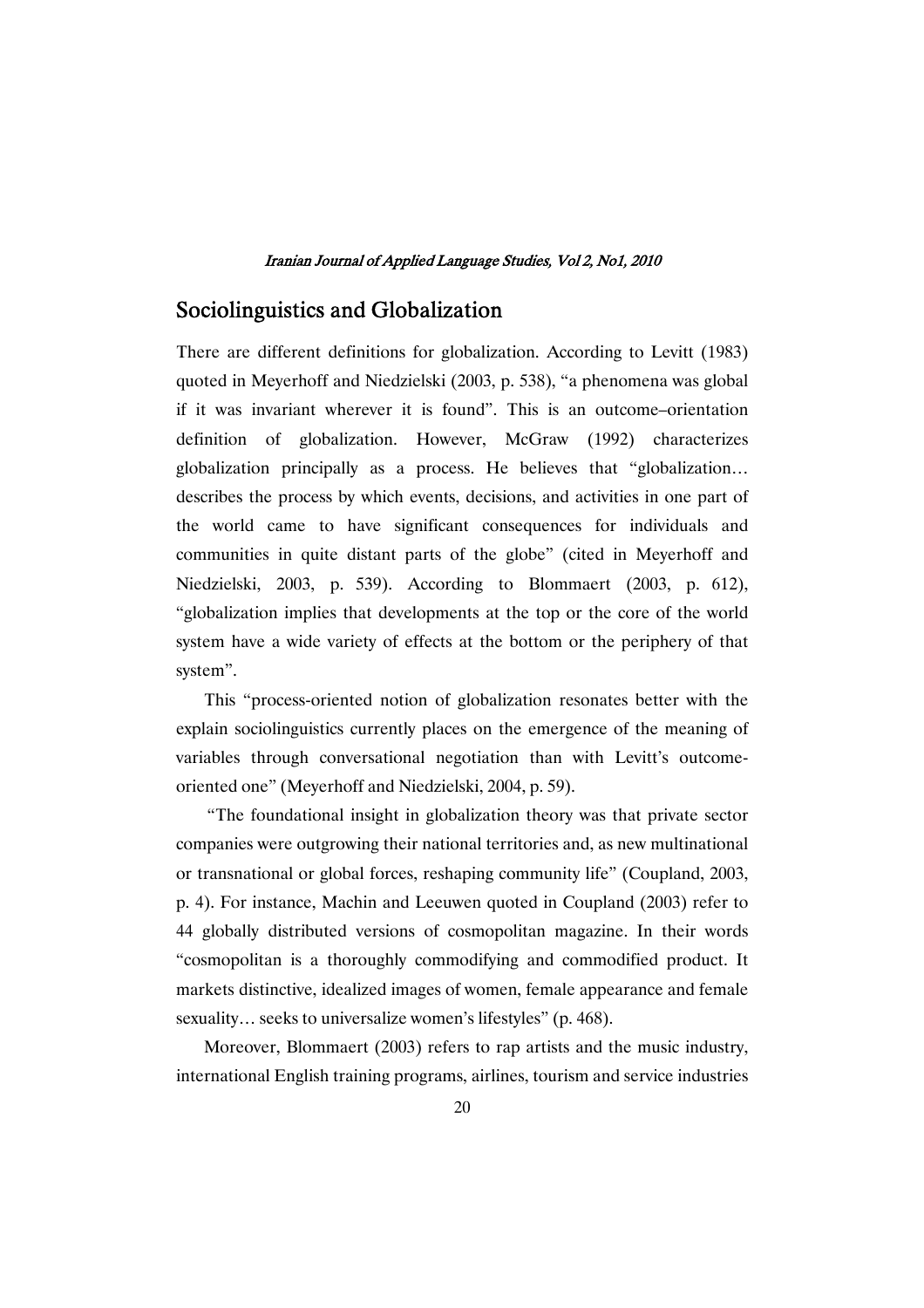and printed press as particular mediating institution in the new economics that appear to characterize globalized flows.

In the light of the above discussion, it is reasonable to claim that the speaker's attitude towards their language may be changed in the process of globalization. In fact, as Coupland (2003, p. 470) puts it, "the continuing spread of consumerism and commodification into more and more domains of lifeincluding…, the commodification of language itself- can disenfranchise people and undermine their sense of authentic membership in longstanding communities". For instance, in Heller's (2003) Canadian cases, language shifts from a marker of ethnolinguistic identity to an economically interesting skill or a commodity.

Since the process of globalization affects language change and variation, and these effects have been voiced more than before, Coupland (2003, p. 465) believes that "sociolinguistics is already late getting to the party".

Also, Meyerhoff and Niedzielski (2003, p. 536) believe that it is imperative for sociolinguists studying variation and change to be motivated to look more closely at globalization theory on both empirical and theoretical grounds:

Empirically, it is clear that, at least superficially, the linguistic variable we are concerned with do seem to involve diffusion from a major economic and/or cultural centre to a smaller, less influential centre. Theoretically, we believe that variationist sociolinguists may gain from exploring globalization theory more fully because the alternative between linguistic variation within a speech community has been framed as analogous to competition between different form of social capital… perhaps a stronger… motivation… is the fact that… the constraints on the spread of linguistic innovations are essentially the same as those that constrain the spread of other innovations.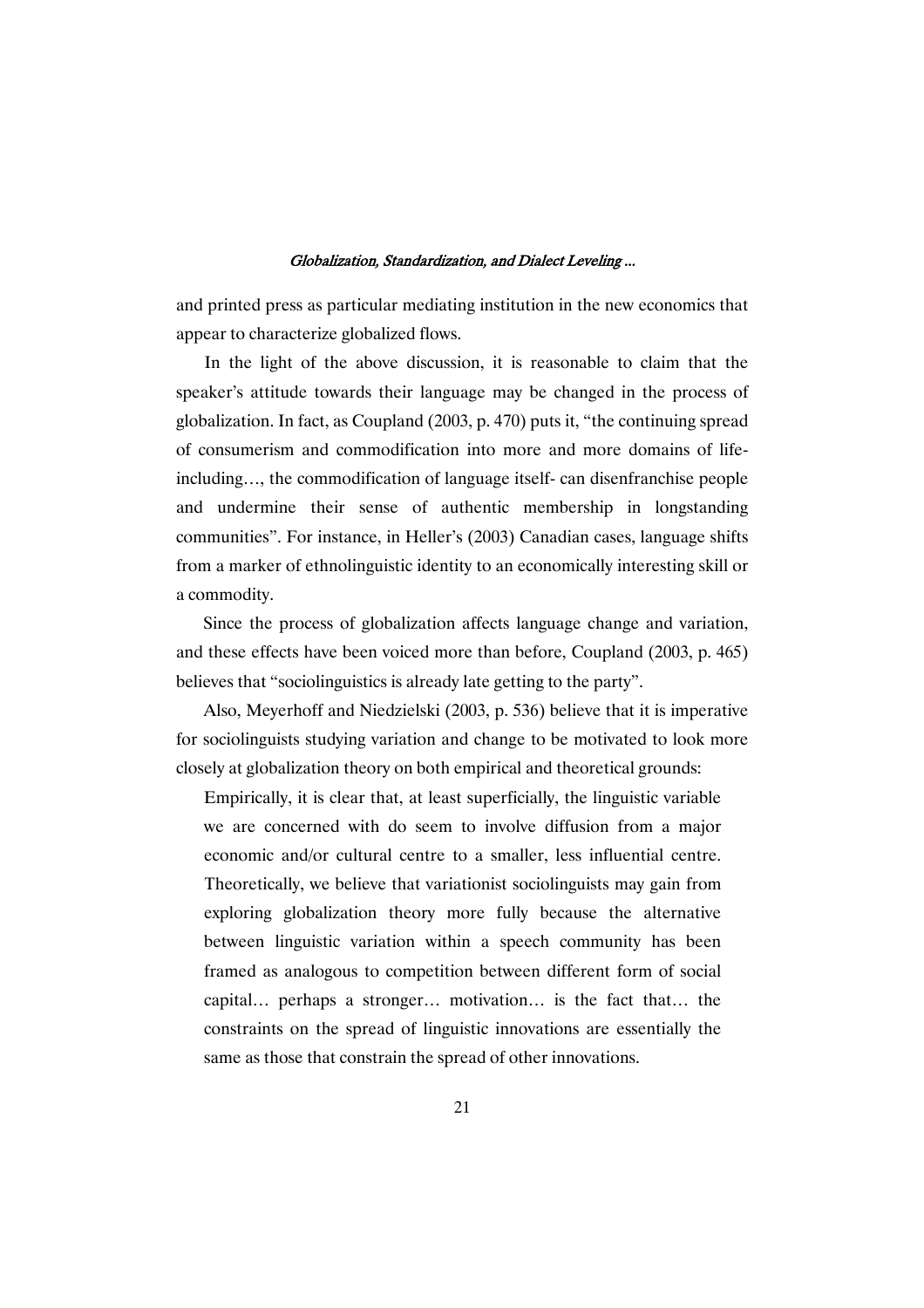However, when sociolinguists want to address globalization they should reconsider some of their assumptions. Because, some of the sociolinguistics concepts are not in line with the process of globalization, as Blommaert (2003, p. 615) sums it up:

Globalization results in intensified forms of flow-movements of object, people and image-causing form of contact and difference perhaps not new in substance but new in scale and perception. Consequently, key sociolinguistic concepts such as speech community… become more and more difficult to handle empirically…. Even more disconcerting is the fact that the presupposability of function for linguistic resources becomes ever more problematic, because the linguistic resources travel across time, space and different regimes of indexicalities and organizations of repertoires.

Consequently, some sociolinguists such as Coupland (2003) believe that, when sociolinguists attempt to address globalization, it will need new theory.

Blommaert (2003, p. 612) also believes that "sociolinguistics of globalization will need a holistic and world-systemic view in which local events are read locally as well as translocally".

### What is Standardization?

The primary definition of standardization is taken to be the imposition of uniformity upon a class of objects (Milory, 2001, p. 530). Language standardization is "a process which involves the readjustment of speakers' choice over time" (Coulmas, 2005, p. 79). This process according to Wardhaugh (1989, p. 33) "attempts either to reduce or to eliminate diversity and variety".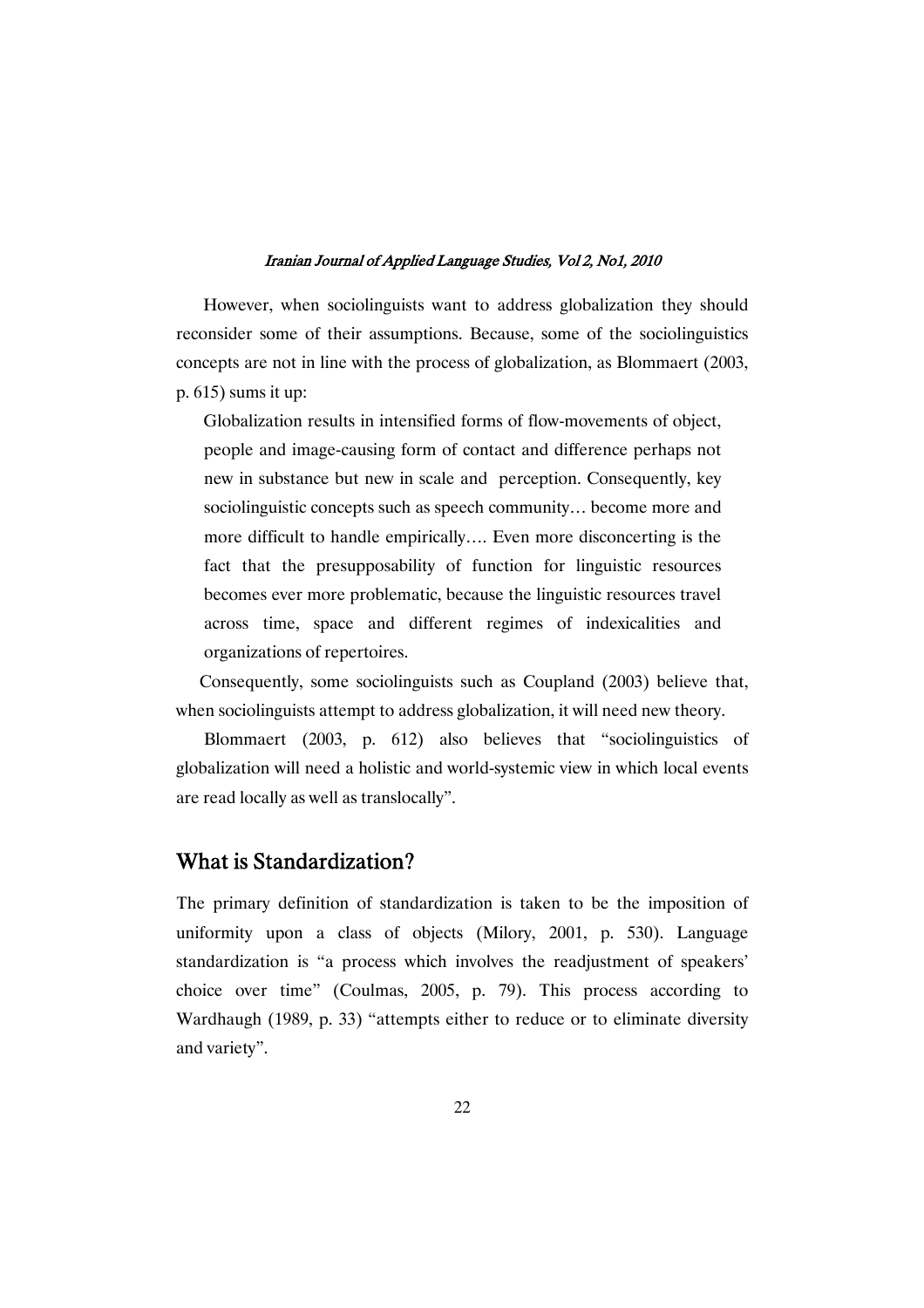Furthermore, it "unifies individuals and groups within a larger community while at the same time separating the community that results from other communities. Therefore, it can be employed to reflect and symbolize some kind of identity: regional, social, ethnic, or religious" (Wardhaugh, 1989, p. 310).

Hence, "governments sometimes very deliberately involve themselves in the standardization process by establishing official bodies of one kind or another to regulate language matters or to encourage changes which are felt to be desirable" (Wardhaugh , 1989, p. 32). For instance, according to Heffernan (2006), "the obsolescence of Okinawan is a direct consequence of the Japanese government's policy of dialect eradication…. This policy was a part of the effort to convert Japan from a feudal state system into a unified, modern nation" (p. 43). Moreover, we can see similar attempts at rapid standardization in countries such as India, Israel, Papua New Guinea, Indonesia, and Tanzania" (Wardhaug, 1989, p. 32). So, we must be aware of the role of power in dialect change and language standardization, since there is a strong relationship between language and power (Fairclough, 1989).

Here, by standard Farsi we mean that variety which is used in print, and which is normally taught in schools. It is also the variety which is normally spoken by educated people and used in news broadcasts and other similar situation. Apart from the preceding internal and external factors that increase standardization, speaking the standard variety is associated with a kind of prestige, so the speakers of other dialects try to adopt it, and modify their dialect according to the standard one.

However, who are in the vanguard of this change is a difficult question to answer. According to Wardhaugh (1989, p. 198) "there seem to be a consensus among investigators that linguistic change often seems to originate in the lower middle class, with women in the vanguard of such change".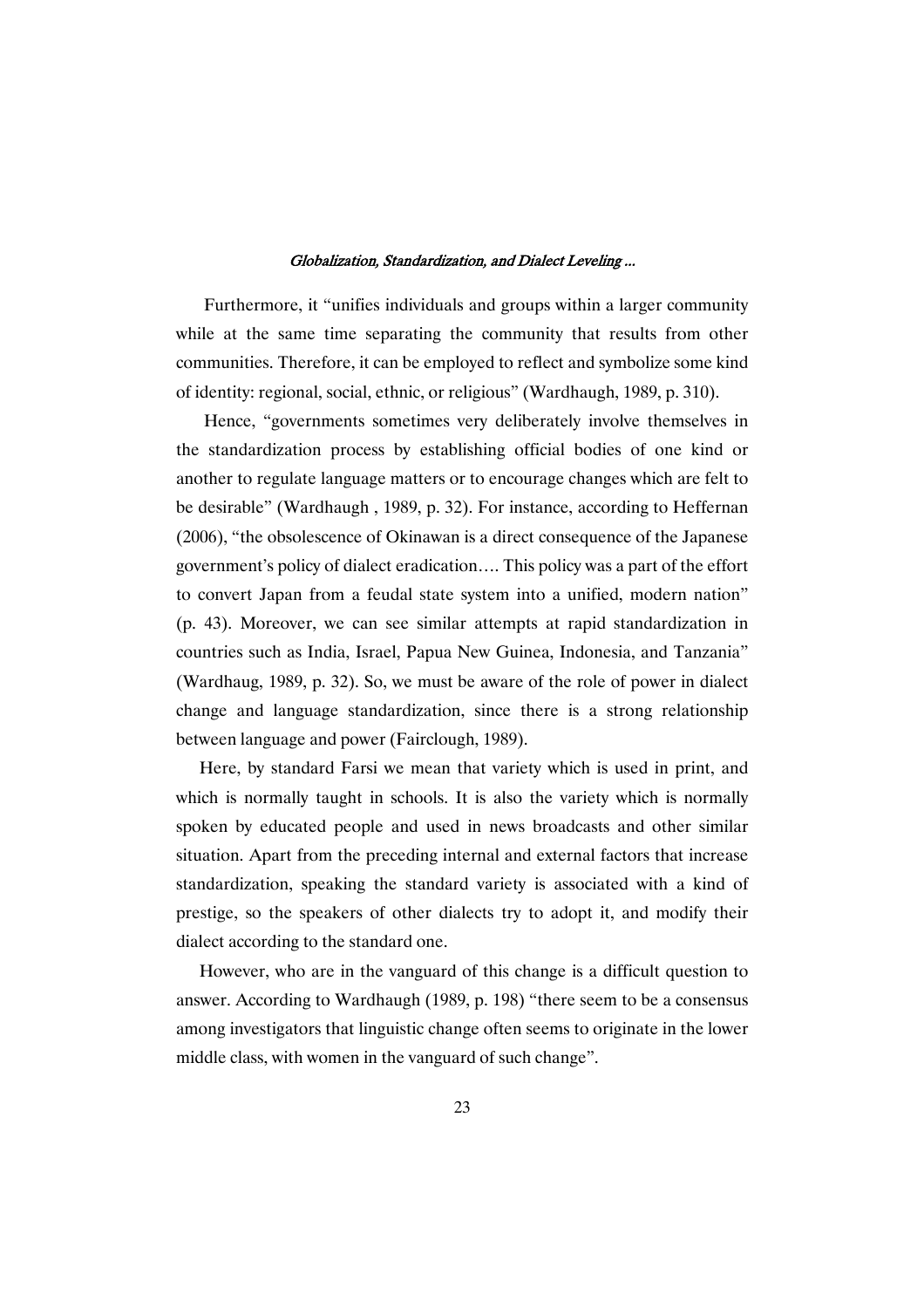However, in our perspective, having a one-size-fits-all perspective towards the findings of sociolinguists is problematic. In fact, whether the role of men is more prominent in language change or women depends on the role that they have in the society. In some countries women are not allowed to vote or drive, and many of them are illiterate, so they can not be in the forefront of language change.

In the following section we explain three important factors accelerating dialect leveling and language standardization among Persian dialects.

# Factors Accelerating Dialect Leveling and Language Standardization among Persian Dialects

One of the important factors of dialect leveling and language standardization in Iran is the fact that, Iranian society is moving towards modernization. One of the important features of modernization is urbanization. As urbanization increases, those who immigrate from remote villages to urban areas should modify their own dialect in order to communicate with others. In other words, dialect contact causes dialect leveling, because in the process of communication, speakers try to accommodate their speech with their interlocutors. This fact is in line with what Coulmas (2005, p. 32) refers to as "accommodation theory". That is, "in the course of conversation people converge…. They adjust to their interlocutors…. Adjustment can be upward and downward". The rate of urbanization in Iran has been increased.

According to official statistics, in 1355 (1977), only 47/1 percent of Iranian population lived in the cities, and 52/9 lived in the villages. However, in 1375 (1996), 61/5 percent of Iranian population lived in the cities, and only 38/5 percent of them in the villages. This increase has been continued more rapidly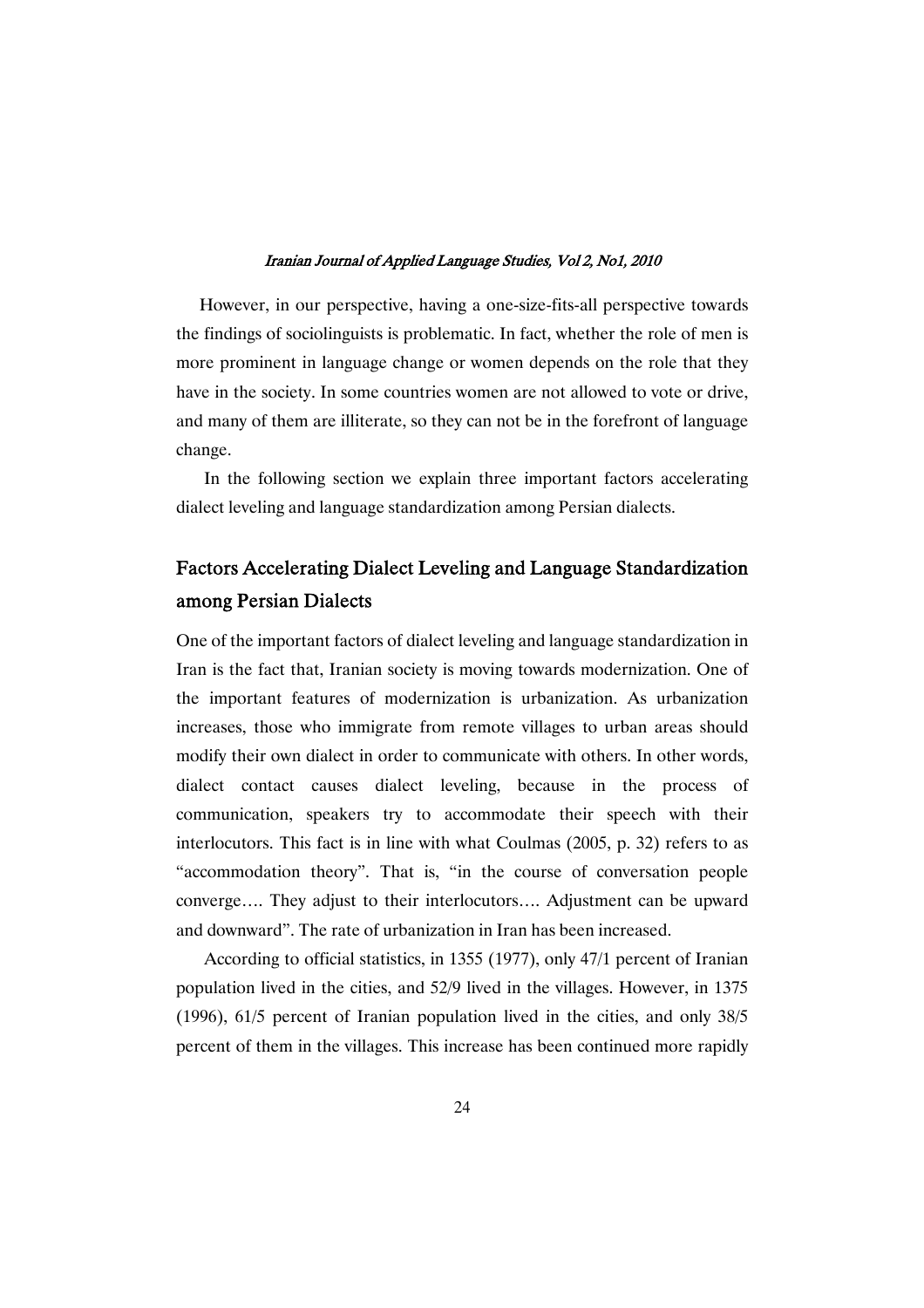during the last decade as well, and it has accelerated dialect contact, and as a result, dialect leveling.

Another factor is that Iranian Educational system is monolingual and monodialectal. All of the books have been written according to standard Farsi, and it is also the medium of communication in the classroom. One of the reasons for adopting a monolingual and monodialectal educational system in spite of the existence of other languages such as Turkish, Kurdish, Baluchi, and Arabic may be the fact that the policy makers try to make the Iranian nation unified. Whether this policy is right or wrong is beyond the space and purpose of this article, however, this is a fact that the main tool for implementation of language standardization is education. Talking about language standardization in Japan, Sibata (1991) quoted in Heffernan (2006) believes that "for standard language education, dialect was a bad thing, so dialect came to be labeled as bad language, and along with other bad language like baka 'fool', yatsu 'guy', and Kuso 'shit', something that had to be corrected" (p. 643). According to the statistics presented by the Literacy Movement Organization of Iran the rate of literacy has been increased from 47/5 percent in 1355 (1977) to 79/5 percent in 1375 (1996). The following figure shows this increase.



Figure 1: Increase in the rate of literacy in Iran from 1977 (1355) to 1996 (1375)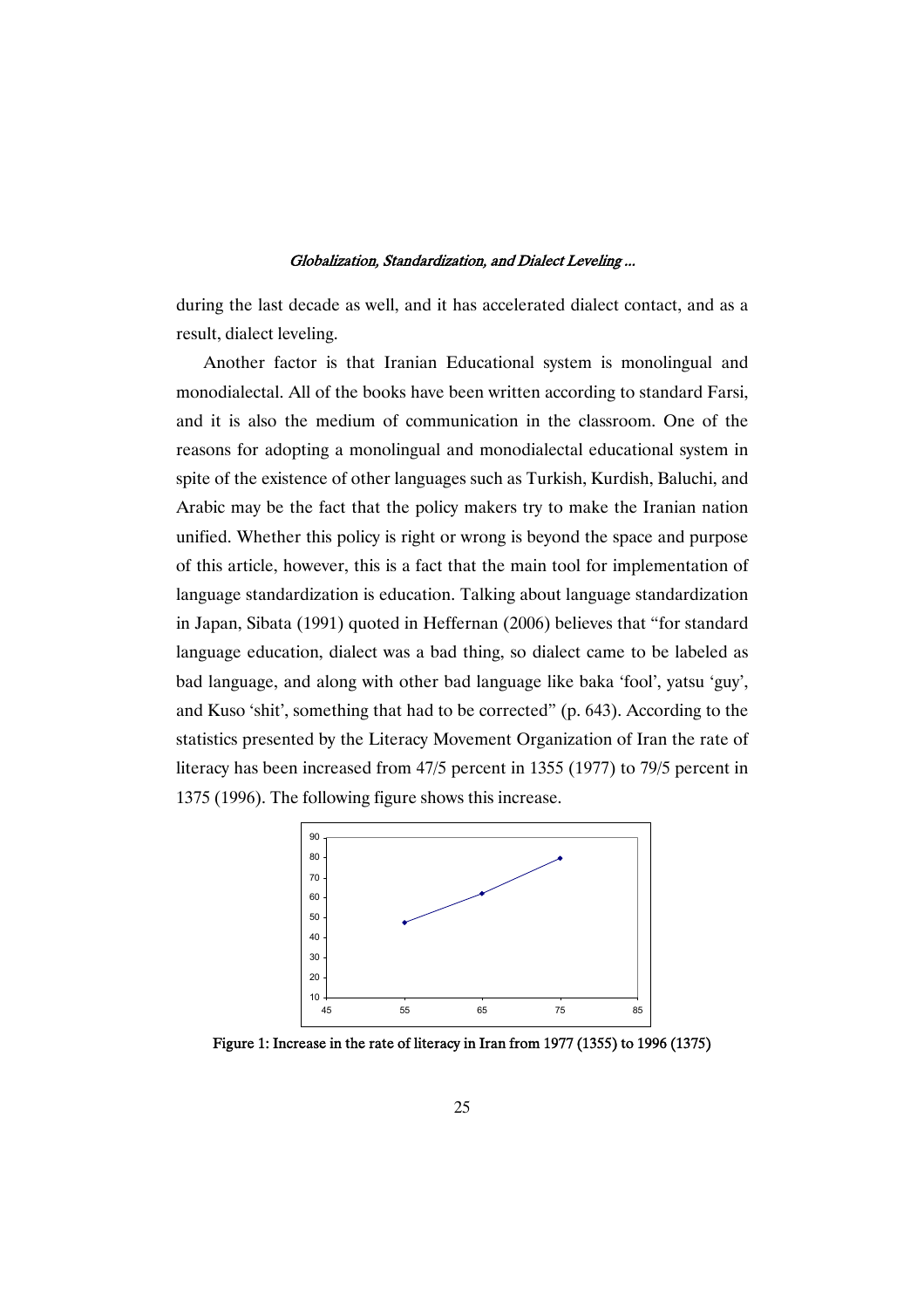Taking into account that this increase has also been continued more rapidly since 1996 until now, one can recognize the role of the monolingual educational system in dialect leveling in Iran.

The role of mass media in dialect leveling in Iran is also prominent. The medium of communication in almost all of the TV channels and radio stations, broadcasting in Iran from IRIB, is standard language. Since almost all of the people have access to these channels and stations, and they watch films and news which are broadcasted from them, they are very influential on their speech patterns.

### Empirical Evidence for Change

This section presents some empirical evidence based on the data collected from 3 Persian dialects, namely: Birjandi, Neyshaboori, and Yazdi.

Assuming that the age difference between the old and young people of a given speech community can be equated as a period of time during which variation in the speech of members of different generations are taken as evidence of language change (Labov, 1981; Coulmas, 2005), the researchers collected three spoken language sample corpora from two age cohort groups in each speech community, with the first age cohort including participants of both genders between 13 to 28 years old, and the second group between 55 to 70.

The data collection procedure was conducted with the help of some assistants who were members of the relative communities.

The assistants were asked to initiate conversations with the participants and record the vernacular spoken language samples of the members of each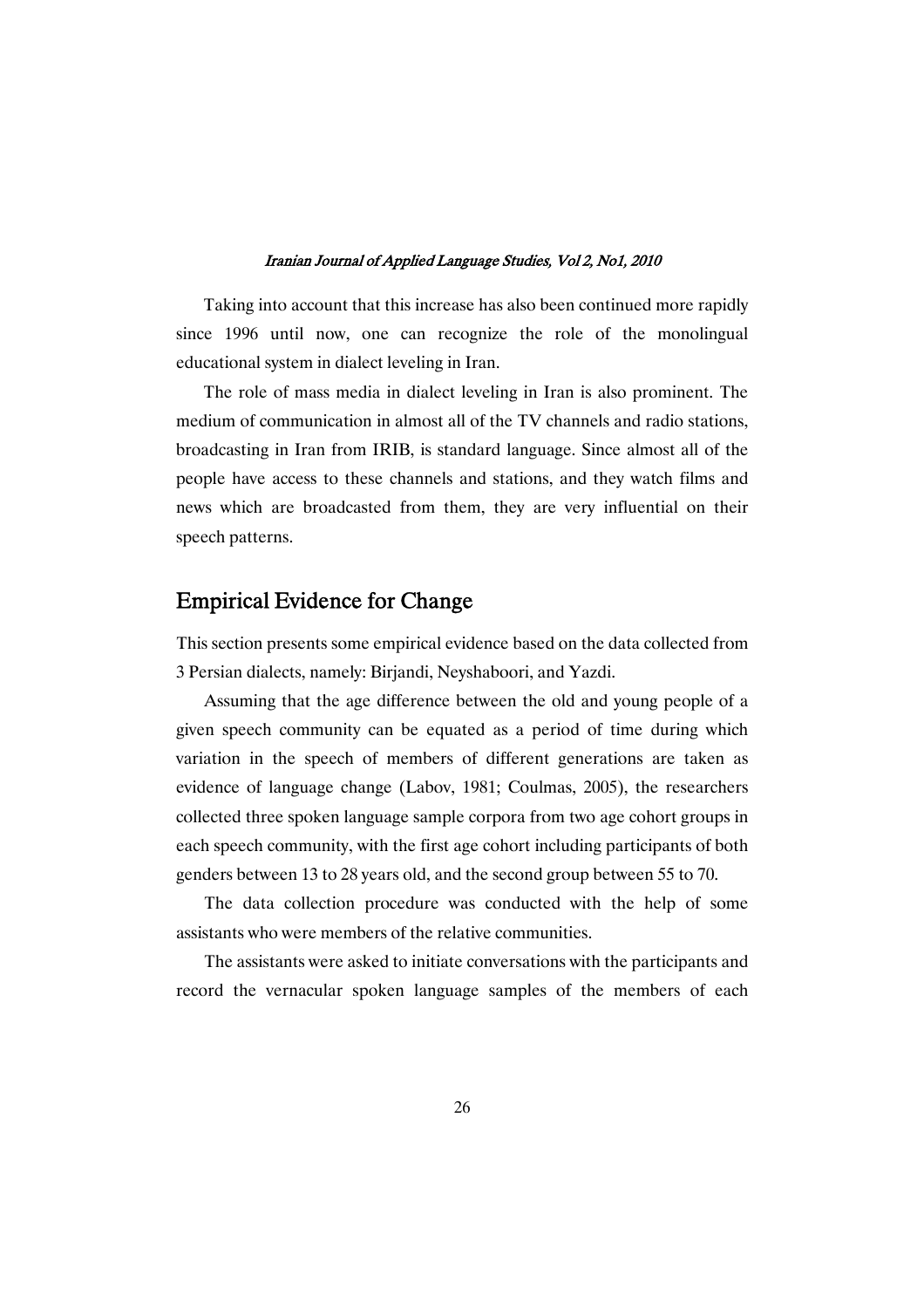community<sup>1</sup>. A total of 7 hours of language sample was recorded for each dialect. Having transcribed the data, we juxtaposed the phonological, morphological, and syntactic conventions of the two groups of each speech community for further in-depth analysis. Comparing the speech samples of the two age cohorts in each corpus revealed significant movements towards standard dialect. However, the quality and quantity of the observed movements did not appear to be the same across the dialects in question.

Vowel shift was seen to be one of the frequently cited movements toward standard norms in Birjandi dialect. As an example, young speakers pronounced dandan 'dænd<sub>A</sub>n' (tooth) as 'dændv', however, old speakers pronounced it as 'dUndU'. In fact, the first syllabus of this word has been changed to the standard dialect in the speech of the young speakers. In addition, some cases of lexical and syntactic changes were observed. For example one of the noticeable syntactic changes in Birjandi dialect was the omission of the inflectional suffix /də/ from the end of the past perfect verbs. The frequency of the omission of  $\frac{1}{9}$  suffix in the speech of the young group was 43 out of 56 times that they articulated verbs containing it.

Much differently however, in Neyshaboori dialect lexical change toward standard norms was conspicuous. In other words, compared to their old counterparts, young participants showed many more instances of standard forms of lexicon. The following table summarizes a few cases of frequent lexical shifts in Neyshaboori dialect.

 $1.$  It should be mentioned that in order to observe the ethical considerations, the participants were informed in advance that their speech would be recoded, and they were ensured that the recorded data would be kept highly confidential.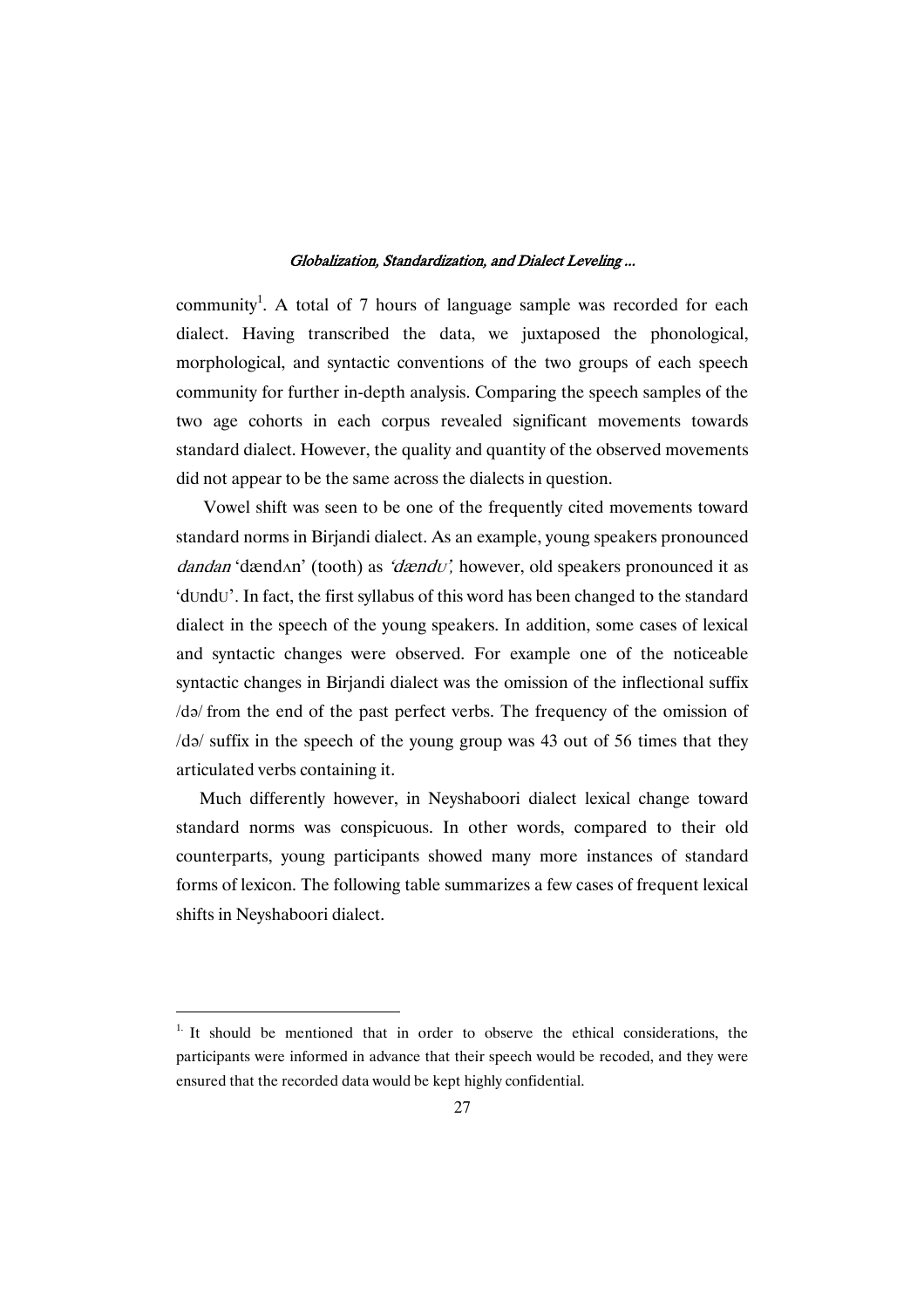| Term    | pronunciation | English     | Old           | Pronunciation                    | Young       | pronunciation                   |
|---------|---------------|-------------|---------------|----------------------------------|-------------|---------------------------------|
|         |               | equivalence | group's       |                                  | group's     |                                 |
|         |               |             | lexicon       |                                  | lexicon     |                                 |
| مغاز ه  | mUqAzə        | store       | مغازا، دکو    | m <sub>U</sub> <sub>Ω</sub> λzΛ, | مغازه       | mUqAzə                          |
|         |               |             |               | duku                             |             |                                 |
| فر دا   | færd∧         | tomorrow    | فوردا، سبا    | furd $\Lambda$                   | فوردا؛ فردا | færd $\Lambda$ , furd $\Lambda$ |
| چطوری   | tfuturi       | How are     | ايشتورى       | ə∫t∪ri                           | چطوری       | t∫∪t∪ri                         |
|         |               | you         |               |                                  |             |                                 |
| كوچک    | k∪t∫ək        | short       | خوردو         | xurdu                            | كوچک        | k∪t∫ək                          |
| بزرگ    | buzurg        | big         | بزورگ،<br>كلو | buzurg, kælu                     | بزرگ        | buzurg                          |
| دوبار ه | dub^rə        | again       | آزک           | Λzæk                             | دوباره      | dub^rə                          |

### Table 2: lexical change in Neyshaboori dialect

In Yazdi language corpus in addition to phonological and lexical shifts, some syntactic variations were observed. For instance, the young participants used present tense to introduce themselves, whereas their older counterparts tended to use past tense to do so. Also, other syntactic changes were observed such as:

Young generation: ﷺ: Young generation: مسخرهام می $\ell$ ینا ' $M$ æsxæreæm *meikUni'* (you make fun of me!) Old generation: ‼مسخرەی من می¢ندی "M*æsxærei mæn meikUni'* (you make fun of me!).

# **Conclusion**

The theoretical argumentation and the empirical evidence presented in this paper indicated that the process of globalization and standardization accompanied by the effects of modernization, urbanization, monolingual educational system, and mass media has resulted in the modification of Persian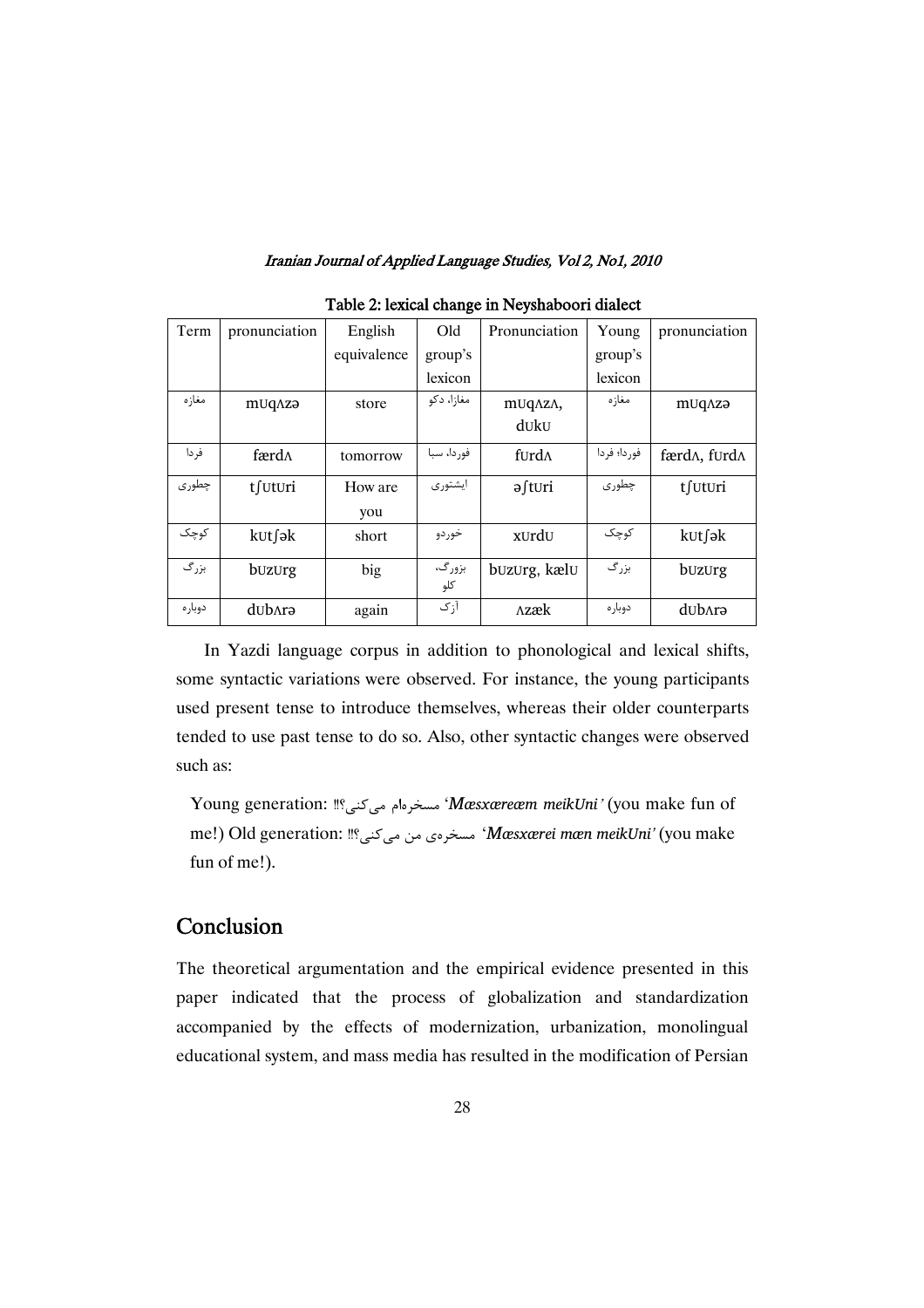dialects toward the standard norms. Also the paper arguers that while the effects of globalization on language change and identity have been well documented; it seems to be necessary for sociolinguists to be aware of its effects, and tries to reconsider or redefine some of the basic concepts in sociolinguistics such as speech community according to these new developments.

We hope that the present work makes sociolinguists aware of this fact that sociolinguistics is an interdisciplinary field, and we must look at the language both locally and translocally, as well as catalyzing their curiosity to try to redefine some of the current concepts in sociolinguistics which are not in line with the new development.

### References

- Blommaert, J. (2003). "Commentary: a sociolinguistics of globalization", Journal of Sociolinguistics, 7, pp. 607-623.
- Coulmas, F. (2005). Sociolinguistics the Study of Speaker's Choices, Cambridge: Cambridge University Press.
- Coupland, N. (2003). "Introduction: Sociolinguistics and globalization", Journal of Sociolinguistics, 7, pp. 465-472.
- Eckert, P. and Wanger, E. (2005). "What is the role of power in sociolinguistic variation?", Journal of Sociolinguistics, 9, pp. 582-589.
- Fairclough, N. (1989). Language and Power, New York: Longman.
- Heffernan, K. (2006). "Prosodic leveling during language shift; Okinawan approximations of Japanese path-accent", Journal of Sociolinguistics, 10, pp. 641-666.
- Heller, M. (2003). "Globalization, the new economy, and the communication of language and identity", *Journal of Sociolinguistics*, 7, pp. 473-492.